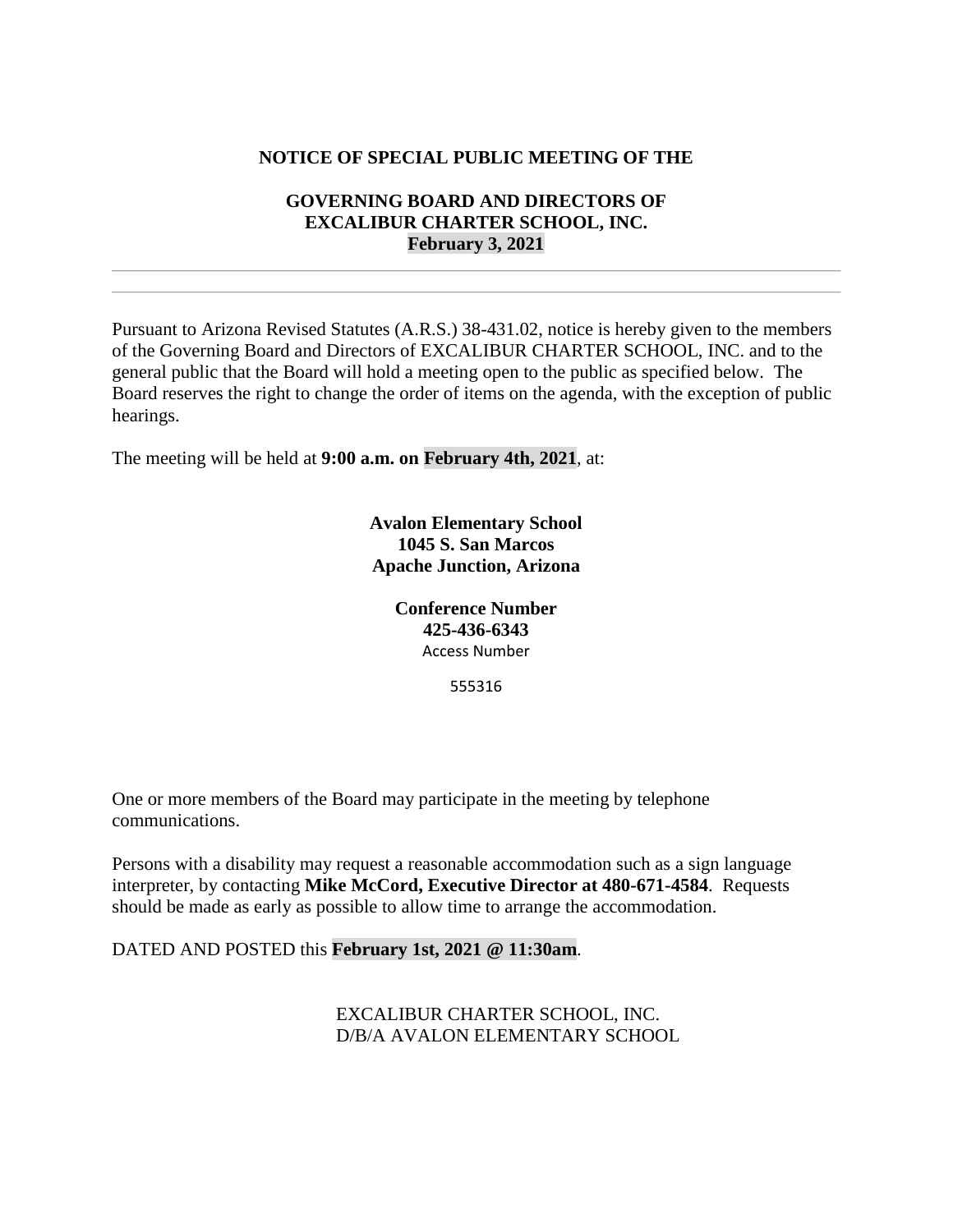## By: Michael McCord

# **AGENDA FOR SPECIAL PUBLIC MEETING OF THE GOVERNING BOARD AND DIRECTORS OF EXCALIBUR CHARTER SCHOOL, INC.**

### **For Public Meeting to be held on the 4th day of February 2021 at the following location:**

Avalon Elementary School 1045 S. San Marcos Apache Junction, Arizona The Meeting will begin at 9:00 am.

- 1. Call to Order:
- 2. Pledge of Allegiance
- 3. Invocation/Moment of Silence
- *4.* Roll call of Directors
- *5. Anyone wishing to address the Board may do so at this point on the agenda. Note: The board is not allowed to take action on any item not listed on its agenda for this meeting. It may refer requests for action to the administration for further consideration and/or discuss the matter at a later meeting. Speakers will be limited to five (5) minutes each* **6. Old Business:**

N/A

- **7. New Business:**
	- **A. Discussion and possible action on the contact with Southwest School Turnaround. Total contact \$14,500 for the 2021-2022 school year to provide support to instructional coach.**
	- **B. Discussion and presentation on budget vs actual spending and financial statements as present by Aspire Business Consultants.**
	- **C. Discussion and possible action on use of ESSER 2 funding. Approx. \$384,000**
	- **D. Update on school reopening.**
	- **E. Advertising videos.**
	- **F. Student Enrollment**

*The Board may go into Executive Session at any time pursuant to ARS § 38-431.03(A)(1), ARS § 38-431.03(A)(2) and ARS § 38-431.03(A)(3)*